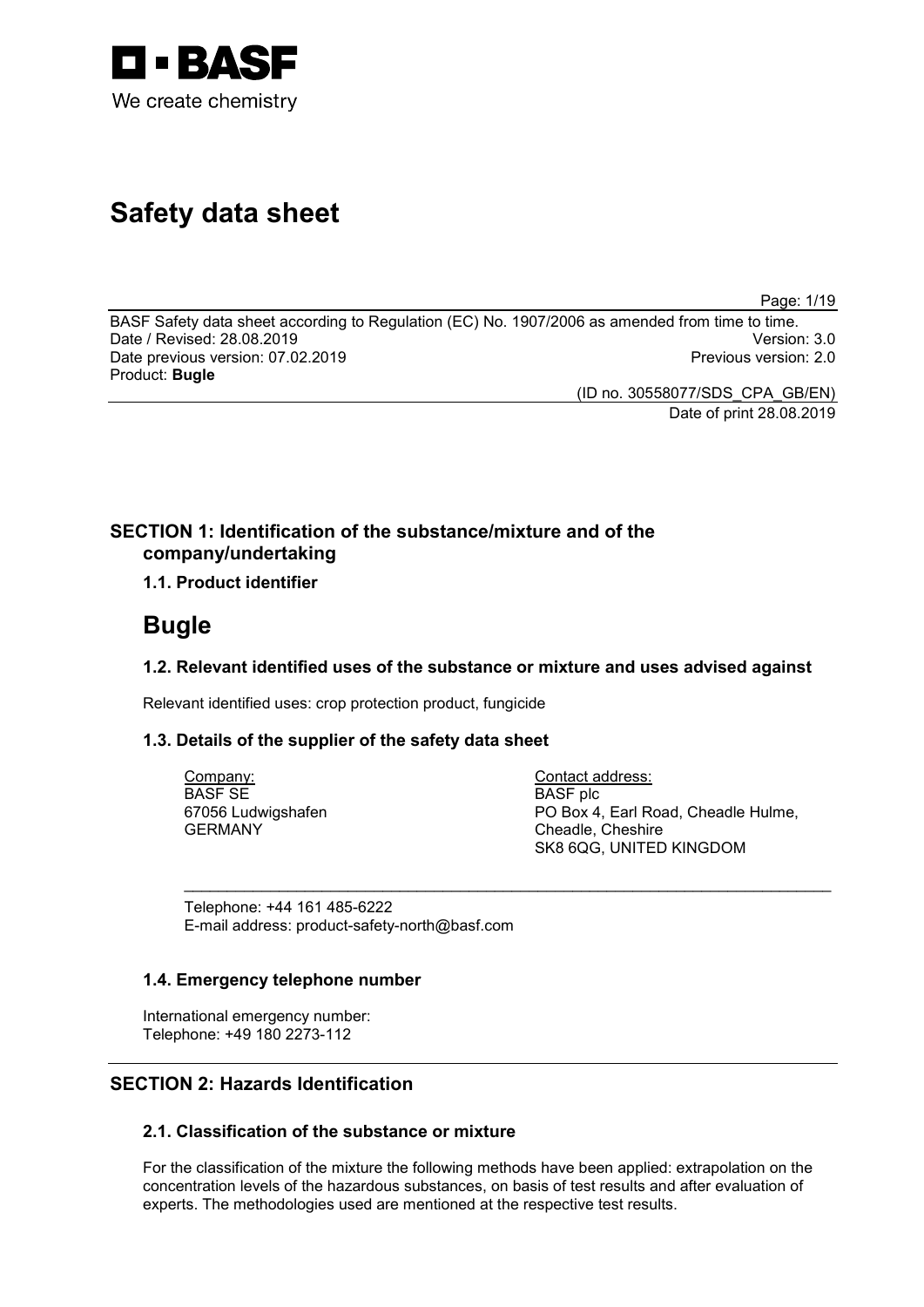BASF Safety data sheet according to Regulation (EC) No. 1907/2006 as amended from time to time. Date / Revised: 28.08.2019 Version: 3.0 Date previous version: 07.02.2019 Product: **Bugle**

> (ID no. 30558077/SDS\_CPA\_GB/EN) Date of print 28.08.2019

### According to Regulation (EC) No 1272/2008 [CLP]

Eye Dam./Irrit. 2 Acute Tox. 4 (Inhalation - vapour) Carc. 2 Aquatic Chronic 2

H319, H332, H351, H411, EUH401

For the classifications not written out in full in this section the full text can be found in section 16.

### **2.2. Label elements**

Globally Harmonized System (GHS) in accordance with UK regulations.

Pictogram:



Signal Word: Warning

| <b>Hazard Statement:</b>        |                                                                                              |
|---------------------------------|----------------------------------------------------------------------------------------------|
| H319                            | Causes serious eye irritation.                                                               |
| H332                            | Harmful if inhaled.                                                                          |
| H351                            | Suspected of causing cancer.                                                                 |
| H411                            | Toxic to aquatic life with long lasting effects.                                             |
| <b>EUH401</b>                   | To avoid risks to human health and the environment, comply with the<br>instructions for use. |
| <b>Precautionary Statement:</b> |                                                                                              |
| P <sub>101</sub>                | If medical advice is needed, have product container or label at hand.                        |
| P <sub>102</sub>                | Keep out of reach of children.                                                               |
| P <sub>103</sub>                | Read label before use.                                                                       |
|                                 | Precautionary Statements (Prevention):                                                       |
| P <sub>280</sub>                | Wear protective gloves/protective clothing/eye protection/face<br>protection.                |
| P271                            | Use only outdoors or in a well-ventilated area.                                              |
| P <sub>201</sub>                | Obtain special instructions before use.                                                      |
| P <sub>260</sub>                | Do not breathe mist or vapour.                                                               |
| P <sub>202</sub>                | Do not handle until all safety precautions have been read and<br>understood.                 |
| P <sub>264</sub>                | Wash contaminated body parts thoroughly after handling.                                      |

#### Page: 2/19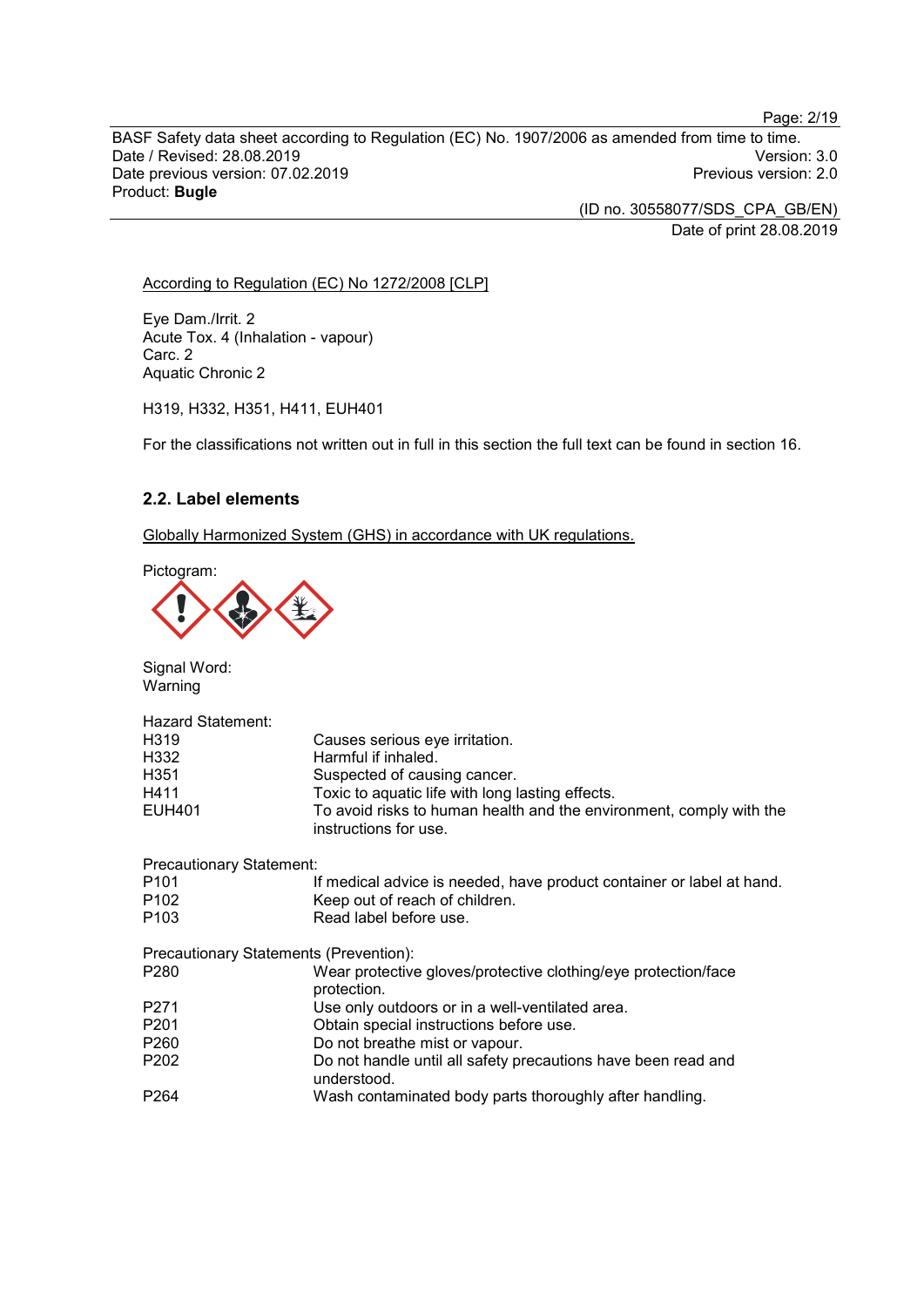Page: 3/19

BASF Safety data sheet according to Regulation (EC) No. 1907/2006 as amended from time to time. Date / Revised: 28.08.2019 Version: 3.0 Date previous version: 07.02.2019 Product: **Bugle**

#### (ID no. 30558077/SDS\_CPA\_GB/EN) Date of print 28.08.2019

| Precautionary Statements (Response):                                                                   |                                                                                                                                     |
|--------------------------------------------------------------------------------------------------------|-------------------------------------------------------------------------------------------------------------------------------------|
| $P308 + P313$                                                                                          | IF exposed or concerned: Get medical advice/attention.                                                                              |
| P312                                                                                                   | Call a POISON CENTER or doctor/physician if you feel unwell.                                                                        |
| $P305 + P351 + P338$                                                                                   | IF IN EYES: Rinse cautiously with water for several minutes. Remove<br>contact lenses, if present and easy to do. Continue rinsing. |
| $P304 + P340$                                                                                          | IF INHALED: Remove person to fresh air and keep comfortable for<br>breathing.                                                       |
| P391                                                                                                   | Collect spillage.                                                                                                                   |
| $P337 + P311$                                                                                          | If eye irritation persists: Call a POISON CENTER or doctor/physician.                                                               |
| $R_{\rm max}$ . The state of $R_{\rm max}$ is the state of $R_{\rm max}$ is the state of $R_{\rm max}$ |                                                                                                                                     |

Precautionary Statements (Storage): Store locked up.

Precautionary Statements (Disposal): Dispose of contents/container to a licensed hazardous-waste disposal contractor or collection site except for empty clean containers which can be disposed of as non-hazardous waste.

Labeling of special preparations (GHS): EUH208: May produce an allergic reaction. Contains: Propanoic acid, 2-hydroxy-, 2-ethylhexyl ester, (2S)- Restricted to professional users.

### According to Regulation (EC) No 1272/2008 [CLP]

Hazard determining component(s) for labelling: 1H-Pyrazole-4-carboxamide, 3-(difluoromethyl)-1 methyl-N-(3',4',5'-trifluoro[1,1'-biphenyl]-2-yl)-; Fluxapyroxad, Propanoic acid, 2-hydroxy-, 2 ethylhexyl ester, (2S)-, Benzyl alcohol, Methyl-Oxirane, Blockpolymer with Oxirane, Monoisotridecyl ether

### **2.3. Other hazards**

According to Regulation (EC) No 1272/2008 [CLP]

See section 12 - Results of PBT and vPvB assessment.

If applicable information is provided in this section on other hazards which do not result in classification but which may contribute to the overall hazards of the substance or mixture.

### **SECTION 3: Composition/Information on Ingredients**

### **3.1. Substances**

Not applicable

### **3.2. Mixtures**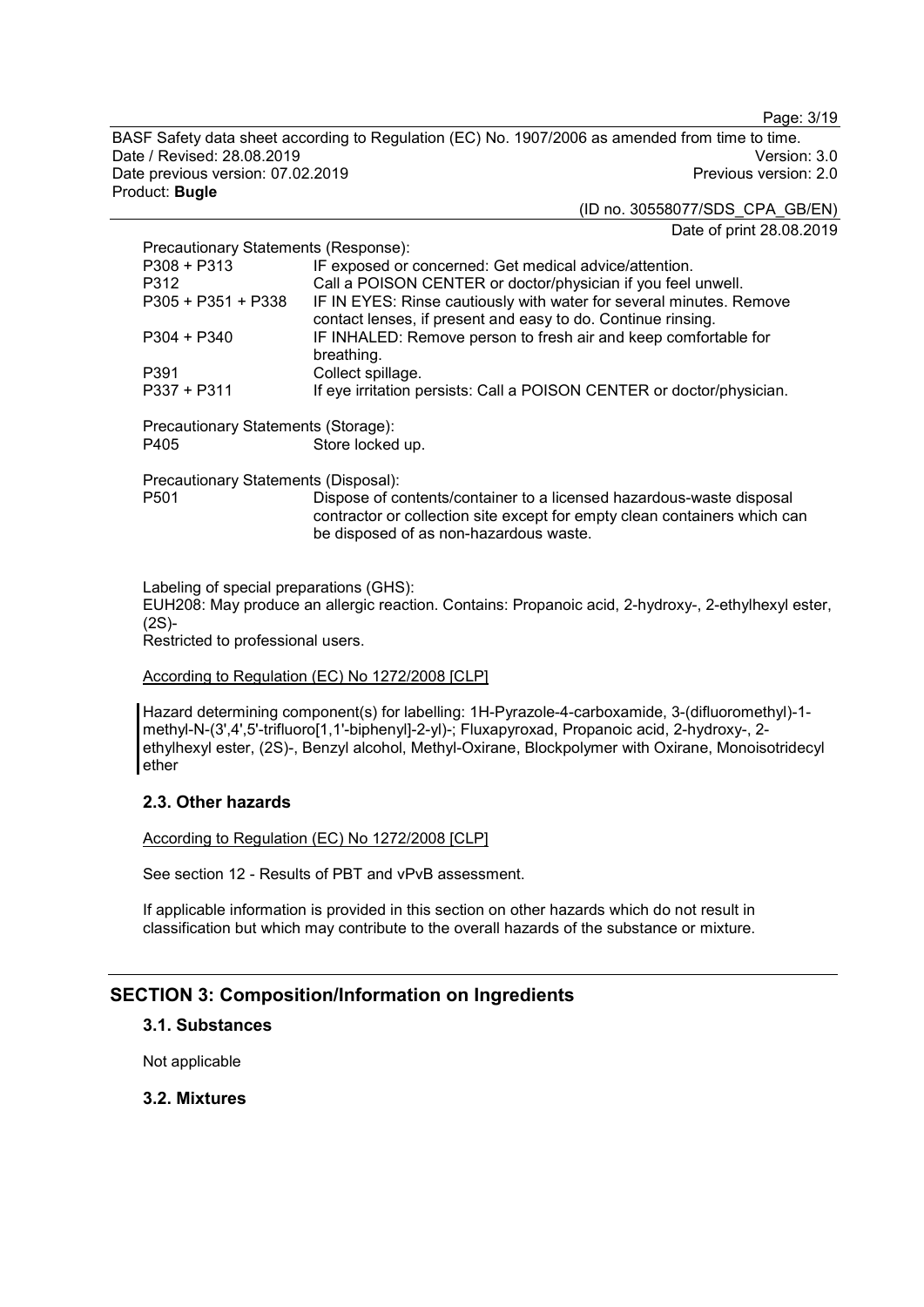Date / Revised: 28.08.2019 Version: 3.0 Date previous version: 07.02.2019 Product: **Bugle** (ID no. 30558077/SDS\_CPA\_GB/EN) Date of print 28.08.2019 Chemical nature crop protection product, fungicide, Emulsifiable concentrate (EC) Hazardous ingredients (GHS) according to Regulation (EC) No. 1272/2008 1H-Pyrazole-4-carboxamide, 3-(difluoromethyl)-1-methyl-N-(3',4',5'-trifluoro[1,1'-biphenyl]-2-yl)-; Fluxapyroxad Content (W/W): 5.7 % CAS Number: 907204-31-3 Carc. 2 Aquatic Acute 1 Aquatic Chronic 1 H351, H400, H410 Propanoic acid, 2-hydroxy-, 2-ethylhexyl ester, (2S)- Content (W/W): < 30 % CAS Number: 186817-80-1 REACH registration number: 01- 2119516238-41 Skin Corr./Irrit. 2 Eye Dam./Irrit. 2 Skin Sens. 1B H319, H315, H317 Benzyl alcohol Content (W/W): < 20 % CAS Number: 100-51-6 EC-Number: 202-859-9 REACH registration number: 01- 2119492630-38 INDEX-Number: 603-057-00-5 Acute Tox. 4 (oral) Acute Tox. 4 (Inhalation - mist) Acute Tox. 4 (dermal) Eye Dam./Irrit. 2 H319, H302 + H332 Methyl-Oxirane, Blockpolymer with Oxirane, Monoisotridecyl ether Content (W/W): < 15 % CAS Number: 196823-11-7 Eye Dam./Irrit. 2 H319 Poly(oxy-1,2-ethanediyl), .alpha.-[tris(1-phenylethyl)phenyl]-.omega.-hydroxy-Content (W/W):  $< 5 \%$ CAS Number: 99734-09-5 Aquatic Chronic 3 H412

BASF Safety data sheet according to Regulation (EC) No. 1907/2006 as amended from time to time.

Page: 4/19

Solvent naphtha (petroleum), heavy arom.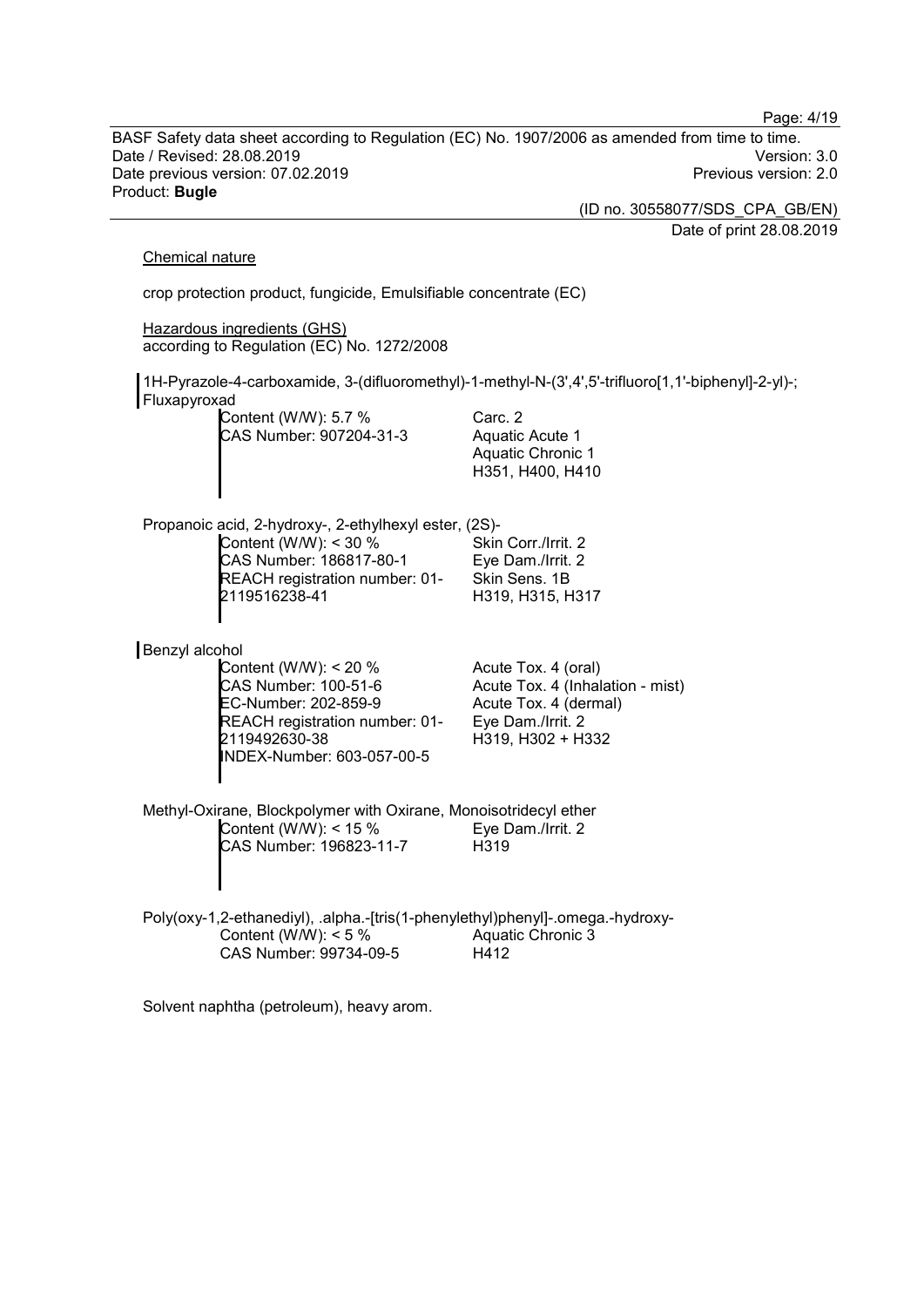Page: 5/19

BASF Safety data sheet according to Regulation (EC) No. 1907/2006 as amended from time to time. Date / Revised: 28.08.2019 Version: 3.0 Date previous version: 07.02.2019 Product: **Bugle**

(ID no. 30558077/SDS\_CPA\_GB/EN)

Date of print 28.08.2019

Content (W/W):  $<$  3 % CAS Number: 64742-94-5 EC-Number: 265-198-5 REACH registration number: 01- 2119510128-50 INDEX-Number: 649-424-00-3

Asp. Tox. 1 Skin Corr./Irrit. 2 STOT SE 3 (drowsiness and dizziness) Aquatic Chronic 2 H315, H304, H336, H411

Calcium bis(tetrapropylenebenzenesulphonate) Content (W/W):  $<$  3 % CAS Number: 11117-11-6 EC-Number: 234-360-7 Flam. Liq. 3

Acute Tox. 4 (dermal) Skin Corr./Irrit. 1B Eye Dam./Irrit. 1 Aquatic Chronic 3 H226, H312, H314, H412

Dimethyl adipate Content (W/W): < 15 % CAS Number: 627-93-0 EC-Number: 211-020-6 REACH registration number: 01- 2119911093-50

Dimethyl sulfoxide Content (W/W):  $< 6 \%$ CAS Number: 67-68-5 EC-Number: 200-664-3 REACH registration number: 01- 2119431362-50

Alcohols, C11-14-iso-, C13-rich, ethoxylated Content (W/W):  $< 1 \%$ CAS Number: 78330-21-9

Acute Tox. 4 (oral) Eye Dam./Irrit. 1 Aquatic Acute 1 Aquatic Chronic 2 H318, H302, H411, H400

For the classifications not written out in full in this section, including the hazard classes and the hazard statements, the full text is listed in section 16.

### **SECTION 4: First-Aid Measures**

**4.1. Description of first aid measures** Remove contaminated clothing.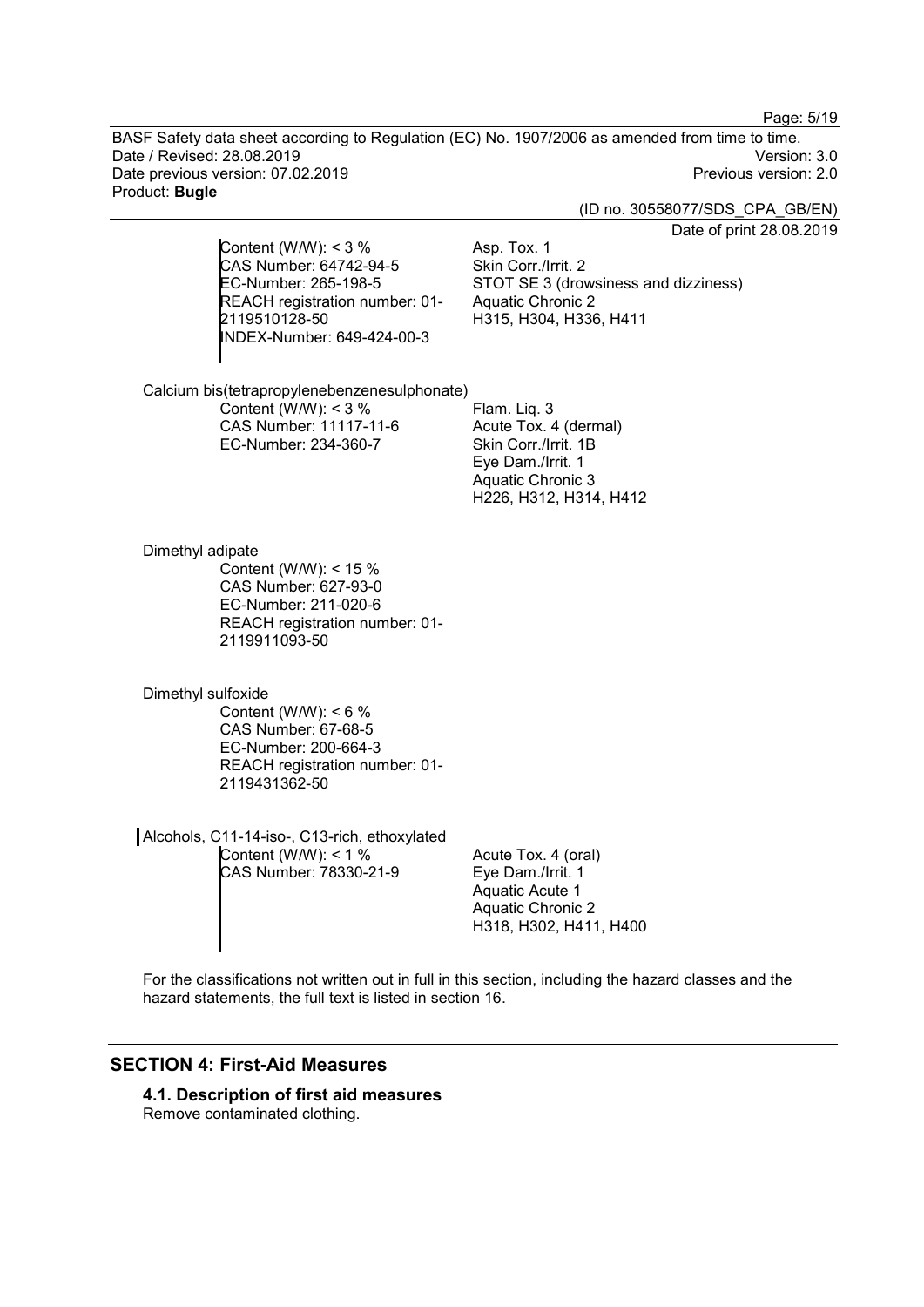Page: 6/19

BASF Safety data sheet according to Regulation (EC) No. 1907/2006 as amended from time to time. Date / Revised: 28.08.2019 Version: 3.0 Date previous version: 07.02.2019 Product: **Bugle**

> (ID no. 30558077/SDS\_CPA\_GB/EN) Date of print 28.08.2019

Show container, label and/or safety data sheet to physician.

If inhaled: Keep patient calm, remove to fresh air, seek medical attention.

On skin contact: Wash thoroughly with soap and water.

On contact with eyes:

Wash affected eyes for at least 15 minutes under running water with eyelids held open, consult an eye specialist.

On ingestion:

Immediately rinse mouth and then drink 200-300 ml of water, seek medical attention.

#### **4.2. Most important symptoms and effects, both acute and delayed**

Symptoms: Additional information on symptoms and effects may be included in the GHS labeling phrases available in Section 2 and in the Toxicological assessments available in Section 11., (Further) symptoms and / or effects are not known so far

### **4.3. Indication of any immediate medical attention and special treatment needed**

Treatment: Treat according to symptoms (decontamination, vital functions), no known specific antidote.

### **SECTION 5: Fire-Fighting Measures**

### **5.1. Extinguishing media**

Suitable extinguishing media: water spray, dry powder, foam, carbon dioxide

#### **5.2. Special hazards arising from the substance or mixture**

carbon monoxide, Carbon dioxide, nitrogen oxides, fluorinated compounds, sulfur oxides The substances/groups of substances mentioned can be released in case of fire.

#### **5.3. Advice for fire-fighters**

Special protective equipment:

Wear self-contained breathing apparatus and chemical-protective clothing.

Further information:

Collect contaminated extinguishing water separately, do not allow to reach sewage or effluent systems. Dispose of fire debris and contaminated extinguishing water in accordance with official regulations. In case of fire and/or explosion do not breathe fumes. Keep containers cool by spraying with water if exposed to fire.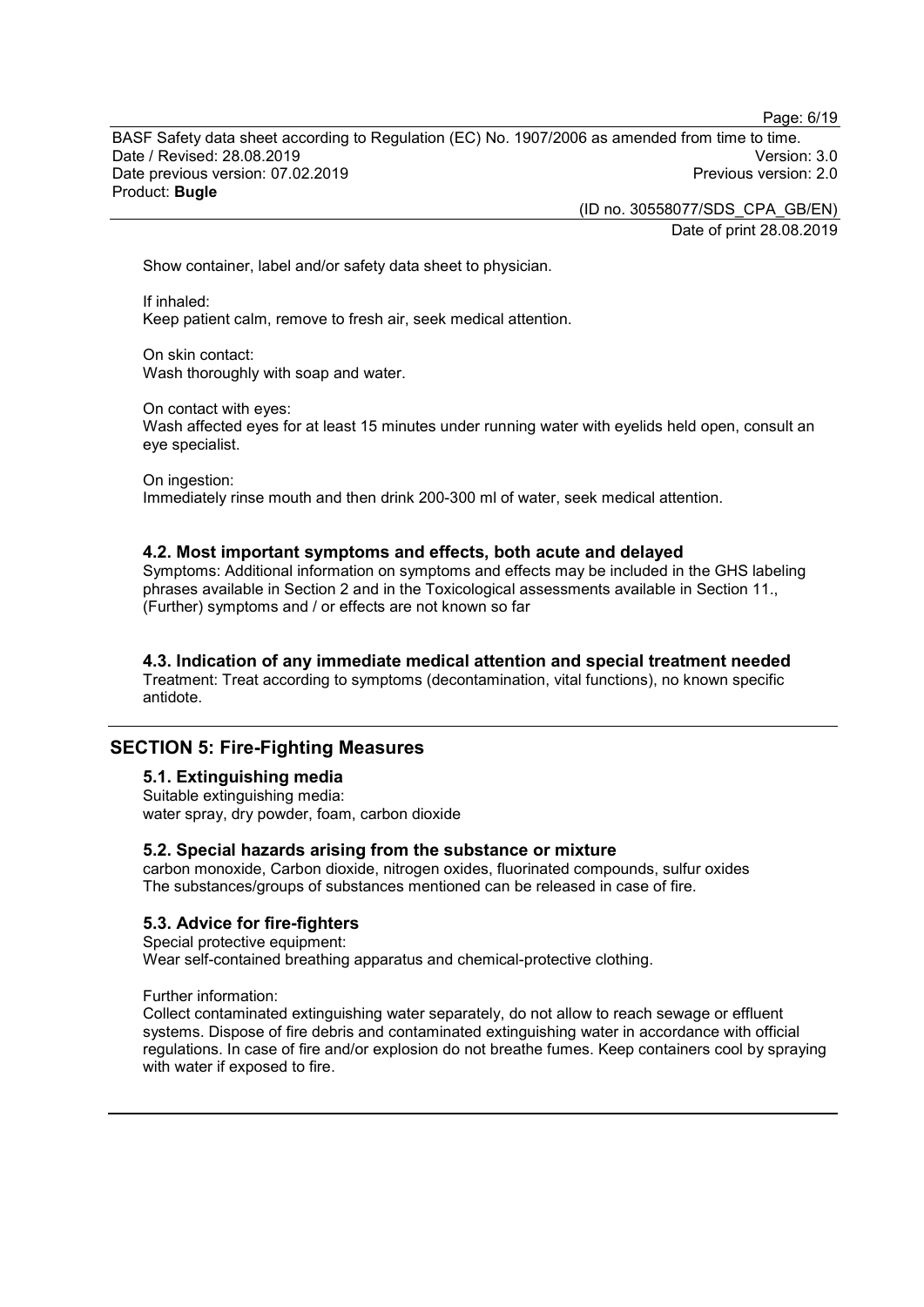Page: 7/19

BASF Safety data sheet according to Regulation (EC) No. 1907/2006 as amended from time to time. Date / Revised: 28.08.2019 Version: 3.0 Date previous version: 07.02.2019 Product: **Bugle**

> (ID no. 30558077/SDS\_CPA\_GB/EN) Date of print 28.08.2019

### **SECTION 6: Accidental Release Measures**

### **6.1. Personal precautions, protective equipment and emergency procedures**

Use personal protective clothing. Avoid contact with the skin, eyes and clothing. Do not breathe vapour/spray.

#### **6.2. Environmental precautions**

Do not discharge into the subsoil/soil. Do not discharge into drains/surface waters/groundwater.

Do not allow contamination of public drains or surface or ground waters. Inform local water plc if spillage enters drains and the Environment Agency (England & Wales), the Scottish Environmental Protection Agency (Scotland), or the Environment and Heritage Service (Northern Ireland) if it enters surface or ground waters. Keep people and animals away.

### **6.3. Methods and material for containment and cleaning up**

For small amounts: Pick up with suitable absorbent material (e.g. sand, sawdust, general-purpose binder, kieselguhr).

For large amounts: Dike spillage. Pump off product.

Dispose of absorbed material in accordance with regulations. Collect waste in suitable containers, which can be labeled and sealed. Clean contaminated floors and objects thoroughly with water and detergents, observing environmental regulations. Wear suitable protective equipment.

#### **6.4. Reference to other sections**

Information regarding exposure controls/personal protection and disposal considerations can be found in section 8 and 13.

### **SECTION 7: Handling and Storage**

#### **7.1. Precautions for safe handling**

No special measures necessary if stored and handled correctly. Ensure thorough ventilation of stores and work areas. When using do not eat, drink or smoke. Hands and/or face should be washed before breaks and at the end of the shift.

#### Protection against fire and explosion:

Vapours may form ignitable mixture with air. Prevent electrostatic charge - sources of ignition should be kept well clear - fire extinguishers should be kept handy.

#### **7.2. Conditions for safe storage, including any incompatibilities**

Segregate from foods and animal feeds. Further information on storage conditions: Keep away from heat. Protect from direct sunlight.

#### **7.3. Specific end use(s)**

For the relevant identified use(s) listed in Section 1 the advice mentioned in this section 7 is to be observed.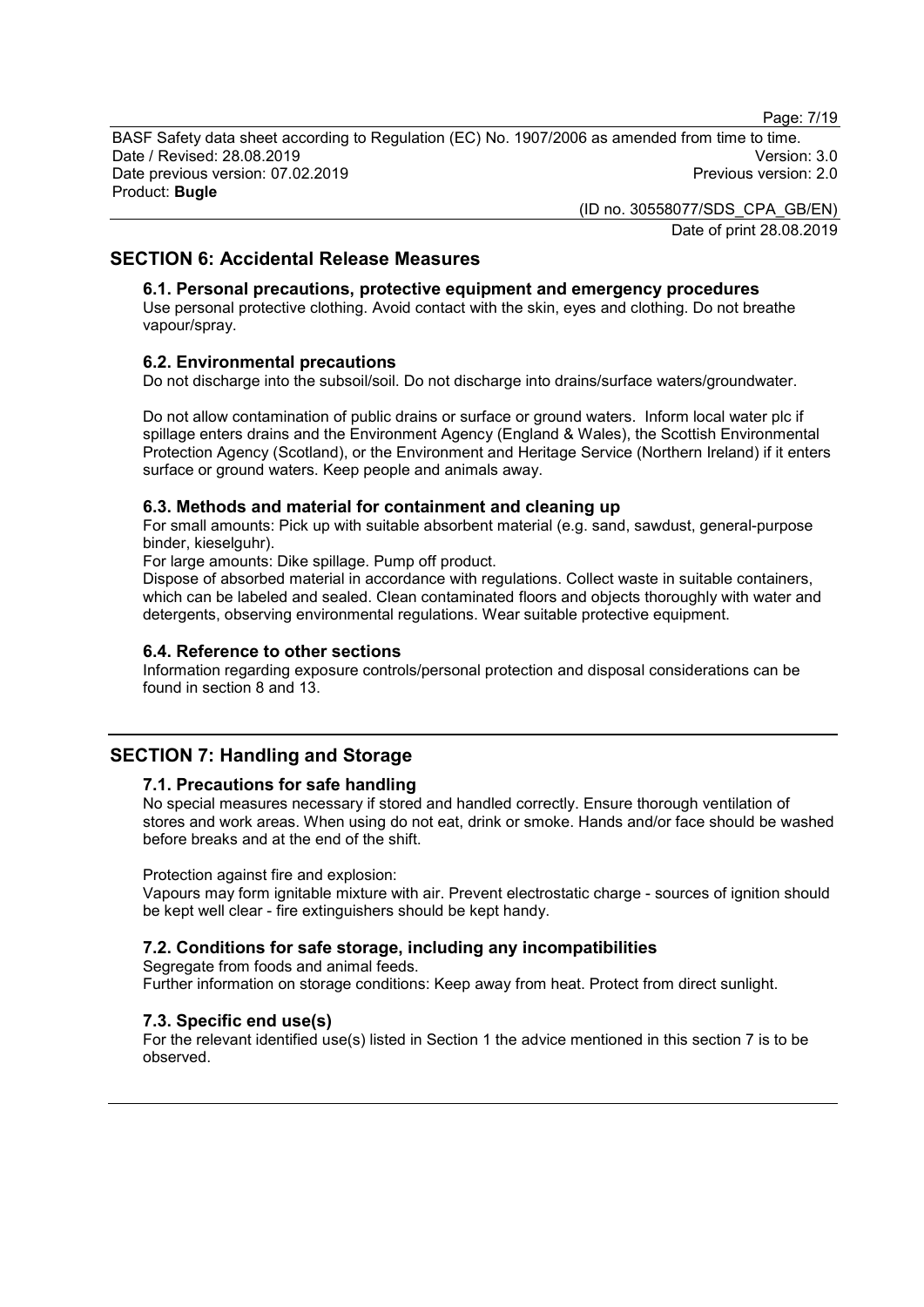Page: 8/19

BASF Safety data sheet according to Regulation (EC) No. 1907/2006 as amended from time to time. Date / Revised: 28.08.2019 Version: 3.0 Date previous version: 07.02.2019 Product: **Bugle**

> (ID no. 30558077/SDS\_CPA\_GB/EN) Date of print 28.08.2019

### **SECTION 8: Exposure Controls/Personal Protection**

#### **8.1. Control parameters**

Components with occupational exposure limits

Refer to the current edition of HSE Guidance Note EH40 Occupational Exposure Limits (United Kingdom). For normal use and handling refer to the product label/leaflet.

No occupational exposure limits known.

### **8.2. Exposure controls**

Personal protective equipment

Respiratory protection:

Suitable respiratory protection for higher concentrations or long-term effect: Combination filter for gases/vapours of organic, inorganic, acid inorganic and alkaline compounds (e.g. EN 14387 Type ABEK).

Hand protection:

Suitable chemical resistant safety gloves (EN 374) also with prolonged, direct contact (Recommended: Protective index 6, corresponding > 480 minutes of permeation time according to EN 374): E.g. nitrile rubber (0.4 mm), chloroprene rubber (0.5 mm), butyl rubber (0.7 mm) etc.

Eye protection: Safety glasses with side-shields (frame goggles) (e.g. EN 166)

Body protection:

Body protection must be chosen depending on activity and possible exposure, e.g. apron, protecting boots, chemical-protection suit (according to EN 14605 in case of splashes or EN ISO 13982 in case of dust).

### General safety and hygiene measures

The statements on personal protective equipment in the instructions for use apply when handling crop-protection agents in final-consumer packing. Wearing of closed work clothing is recommended. Store work clothing separately. Keep away from food, drink and animal feeding stuffs.

### **SECTION 9: Physical and Chemical Properties**

### **9.1. Information on basic physical and chemical properties**

| Form:            | liquid                                         |
|------------------|------------------------------------------------|
| Colour:          | yellow, clear                                  |
| Odour:           | faintly aromatic                               |
| Odour threshold: |                                                |
|                  | Not determined since harmful by<br>inhalation. |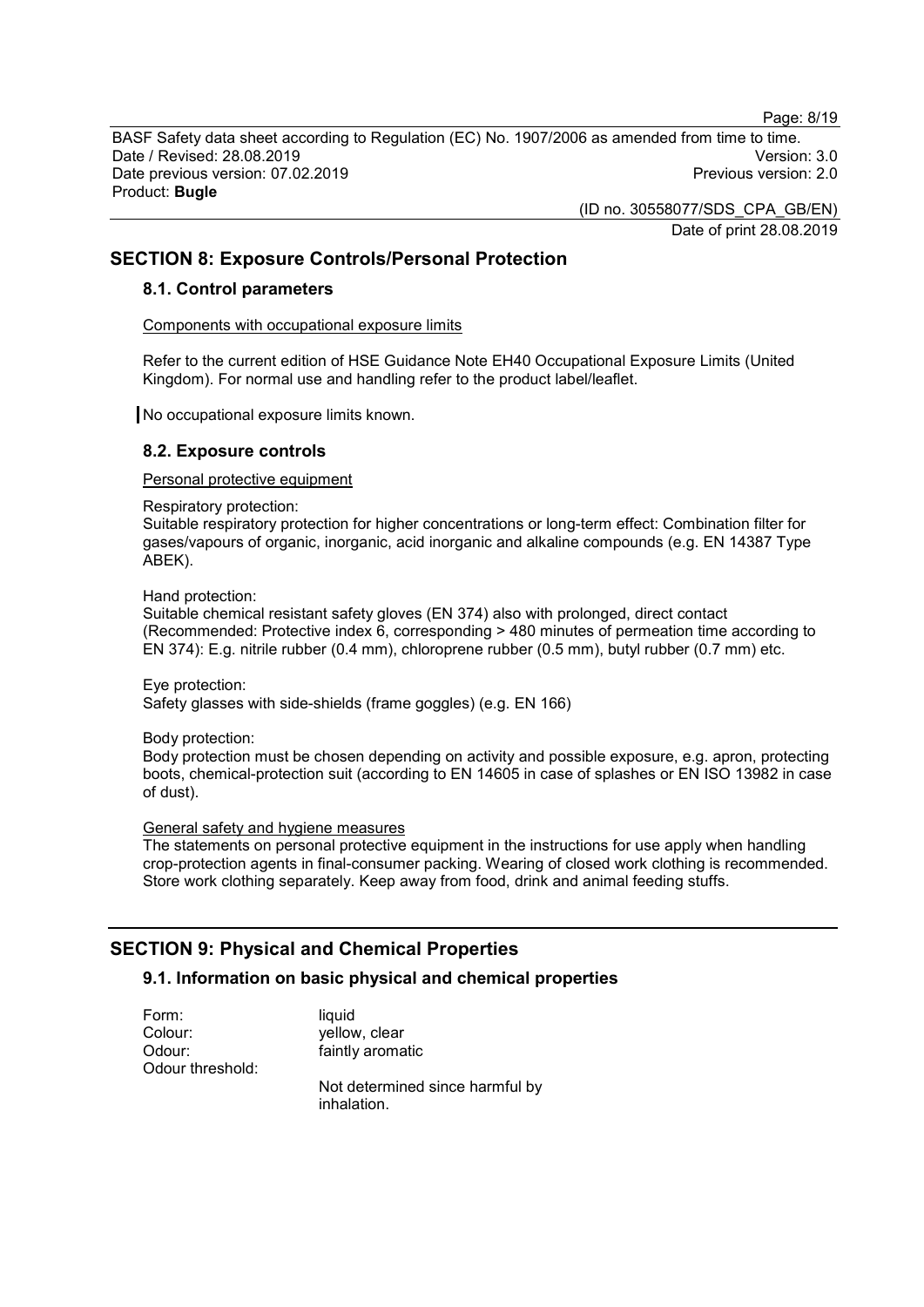BASF Safety data sheet according to Regulation (EC) No. 1907/2006 as amended from time to time. Date / Revised: 28.08.2019 Version: 3.0 Date previous version: 07.02.2019 Product: **Bugle**

Page: 9/19

(ID no. 30558077/SDS\_CPA\_GB/EN) Date of print 28.08.2019 pH value: approx. 4 - 6  $(1 \frac{\%}{m}), 20 \degree C$ )<br>e: < -20  $\degree C$ crystallization temperature:  $\leq$  -<br>Boiling point:  $>$  100 °C Boiling point:  $> 100$ <br>Flash point:  $108$  °C (Directive 92/69/EEC, A.9, closed cup) Evaporation rate: not applicable Flammability: not applicable Lower explosion limit: As a result of our experience with this product and our knowledge of its composition we do not expect any hazard as long as the product is used appropriately and in accordance with the intended use. Upper explosion limit: As a result of our experience with this product and our knowledge of its composition we do not expect any hazard as long as the product is used appropriately and in accordance with the intended use.<br>264  $^{\circ}$ C Ignition temperature: 264 °C<br>Vapour pressure: approx. 0.02 hPa Vapour pressure: (20 °C) Information applies to the solvent. Density: approx. 1.04 g/cm3  $(20 °C)$ (OECD Guideline 109) Relative vapour density (air): not applicable Solubility in water: emulsifiable Partitioning coefficient n-octanol/water (log Kow): not applicable Thermal decomposition: No decomposition if stored and handled as prescribed/indicated.<br>Viscosity, dynamic: approx. 19 mPa.s (OECD 114) Viscosity, dynamic:  $(20 °C, 100 1/s)$ <br>not explosive (OECD 114) Explosion hazard: Fire promoting properties: not fire-propagating (Directive 2004/73/EC, A.21)

### **9.2. Other information**

Other Information:

The product has not been tested. The statement has been derived from substances/products of a similar structure or composition.

### **SECTION 10: Stability and Reactivity**

**10.1. Reactivity**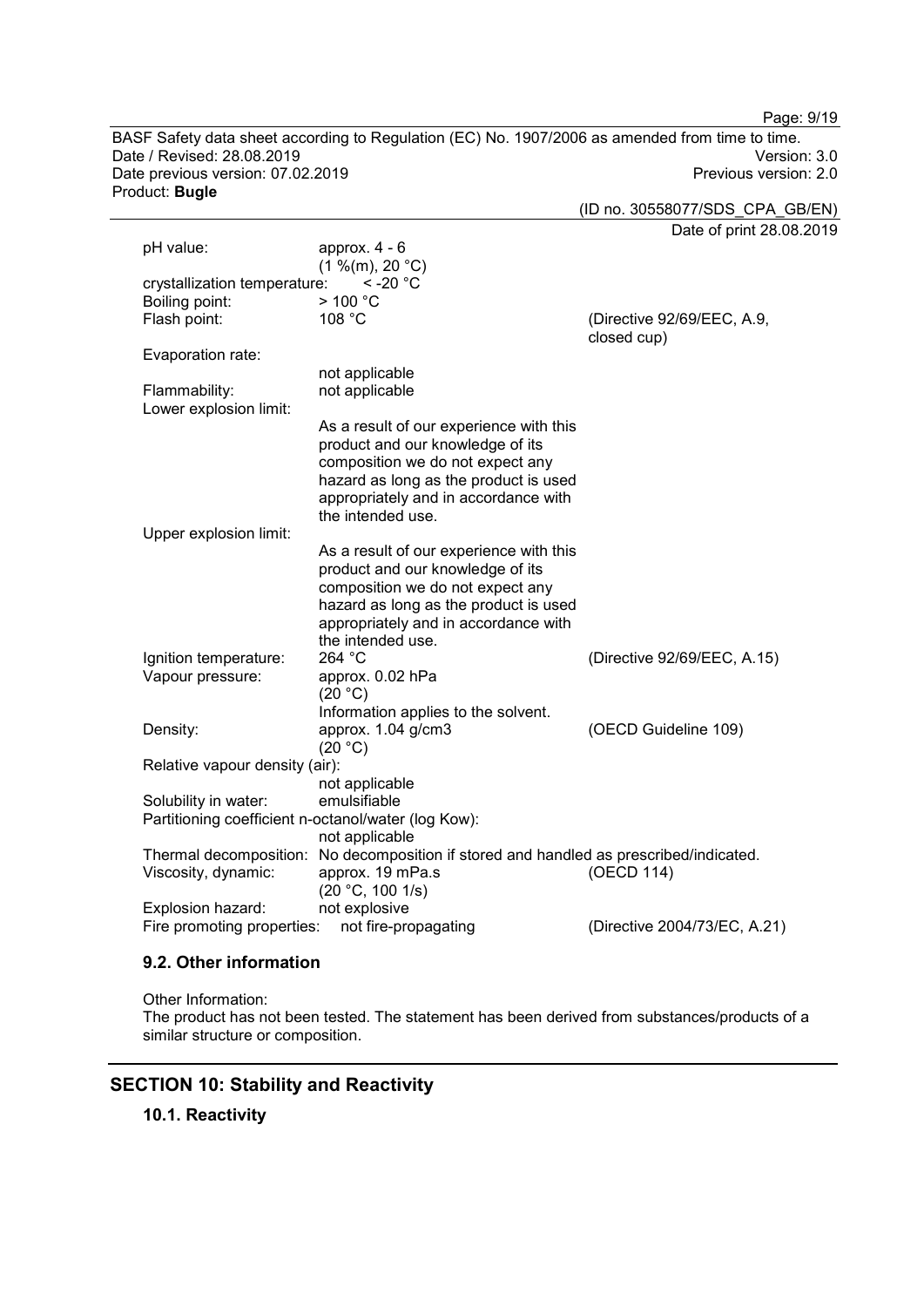Page: 10/19

BASF Safety data sheet according to Regulation (EC) No. 1907/2006 as amended from time to time. Date / Revised: 28.08.2019 Version: 3.0 Date previous version: 07.02.2019 Product: **Bugle**

(ID no. 30558077/SDS\_CPA\_GB/EN)

Date of print 28.08.2019

No hazardous reactions if stored and handled as prescribed/indicated.

### **10.2. Chemical stability**

The product is stable if stored and handled as prescribed/indicated.

#### **10.3. Possibility of hazardous reactions**

No hazardous reactions if stored and handled as prescribed/indicated.

### **10.4. Conditions to avoid**

See MSDS section 7 - Handling and storage.

### **10.5. Incompatible materials**

Substances to avoid: strong acids, strong bases, strong alkalies

### **10.6. Hazardous decomposition products**

Hazardous decomposition products: No hazardous decomposition products if stored and handled as prescribed/indicated.

### **SECTION 11: Toxicological Information**

#### **11.1. Information on toxicological effects**

Acute toxicity

Assessment of acute toxicity:

The product has not been tested. The statement has been derived from substances/products of a similar structure or composition. Virtually nontoxic after a single ingestion. Virtually nontoxic after a single skin contact. Of moderate toxicity after short-term inhalation.

Experimental/calculated data: LD50 rat (oral): > 2,000 mg/kg (OECD Guideline 423) No mortality was observed.

LC50 rat (by inhalation): > 1.0 - < 5.32 mg/l 4 h (OECD Guideline 403) An aerosol was tested.

LD50 rat (dermal): > 5,000 mg/kg (OECD Guideline 402) No mortality was observed.

Irritation

Assessment of irritating effects:

The product has not been tested. The statement has been derived from substances/products of a similar structure or composition. Not irritating to the skin. May cause slight irritation to the eyes.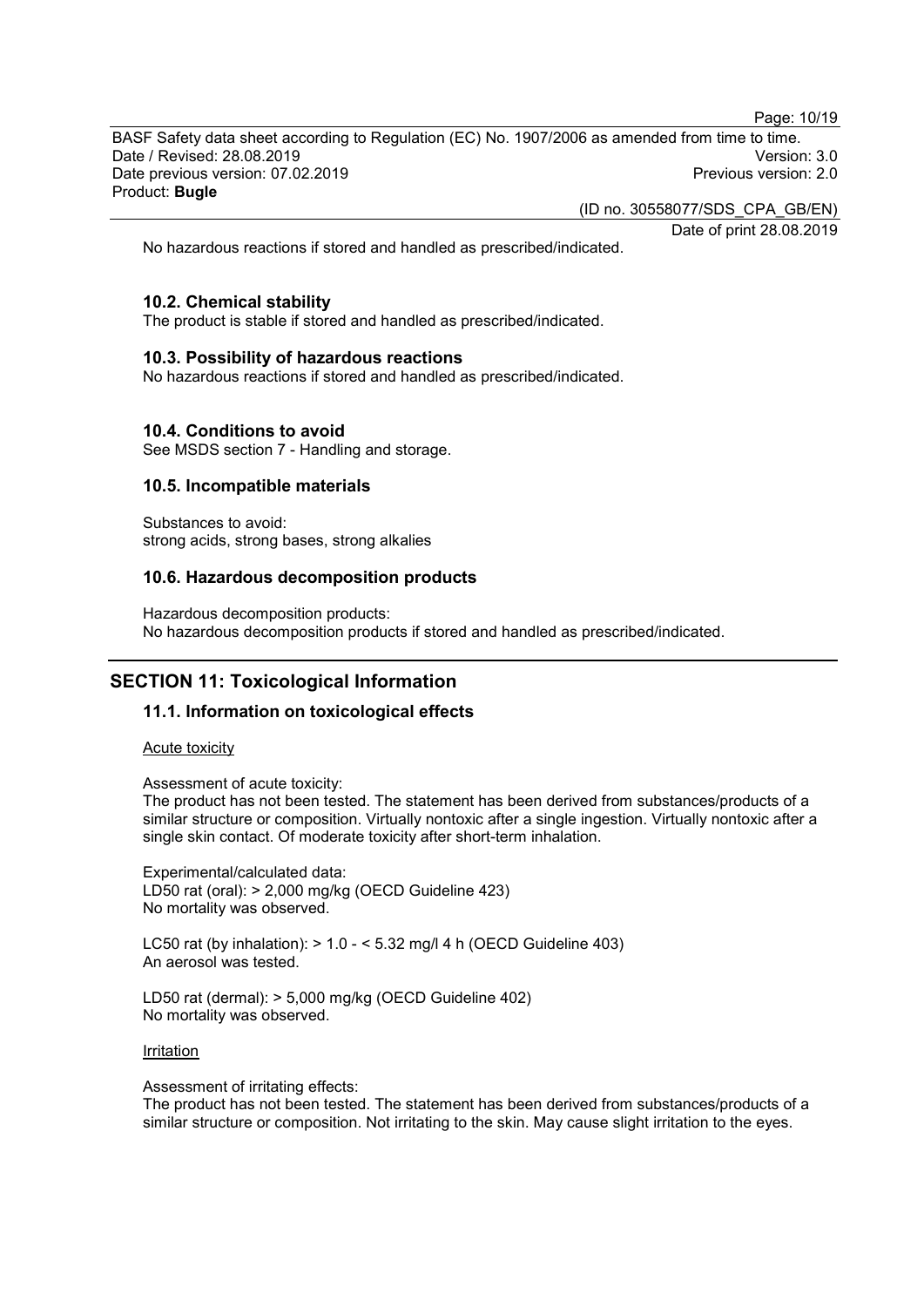Page: 11/19

BASF Safety data sheet according to Regulation (EC) No. 1907/2006 as amended from time to time. Date / Revised: 28.08.2019 Version: 3.0 Date previous version: 07.02.2019 Product: **Bugle**

> (ID no. 30558077/SDS\_CPA\_GB/EN) Date of print 28.08.2019

Experimental/calculated data: Skin corrosion/irritation rabbit: non-irritant (OECD Guideline 404)

Serious eye damage/irritation rabbit: Slightly irritating. (OECD Guideline 405)

#### Respiratory/Skin sensitization

Assessment of sensitization:

The product has not been tested. The statement has been derived from substances/products of a similar structure or composition. There is no evidence of a skin-sensitizing potential.

Experimental/calculated data:

Mouse Local Lymph Node Assay (LLNA) mouse: Skin sensitizing effects were not observed in animal studies. (OECD Guideline 429)

#### Germ cell mutagenicity

Assessment of mutagenicity:

The product has not been tested. The statement has been derived from the properties of the individual components.

*Information on: Benzyl alcohol*

*Assessment of mutagenicity:*

*The substance was mutagenic in various cell culture test systems; however, these results could not be confirmed in tests with mammals.*

----------------------------------

#### **Carcinogenicity**

Assessment of carcinogenicity:

The product has not been tested. The statement has been derived from the properties of the individual components.

*Information on: 1H-Pyrazole-4-carboxamide, 3-(difluoromethyl)-1-methyl-N-(3',4',5'-trifluoro[1,1' biphenyl]-2-yl)-; Fluxapyroxad*

*Assessment of carcinogenicity:*

*Indication of possible carcinogenic effect in animal tests. The effect is caused by an animal specific mechanism that has no human counter part.*

*Information on: Solvent naphtha (petroleum), heavy arom. Assessment of carcinogenicity:*

*Long-term exposure to highly irritating concentrations resulted in skin tumors in animals. A carcinogenic effect in humans can be excluded after brief skin contact. The product has not been tested. The statement has been derived from substances/products of a similar structure or composition.*

----------------------------------

Reproductive toxicity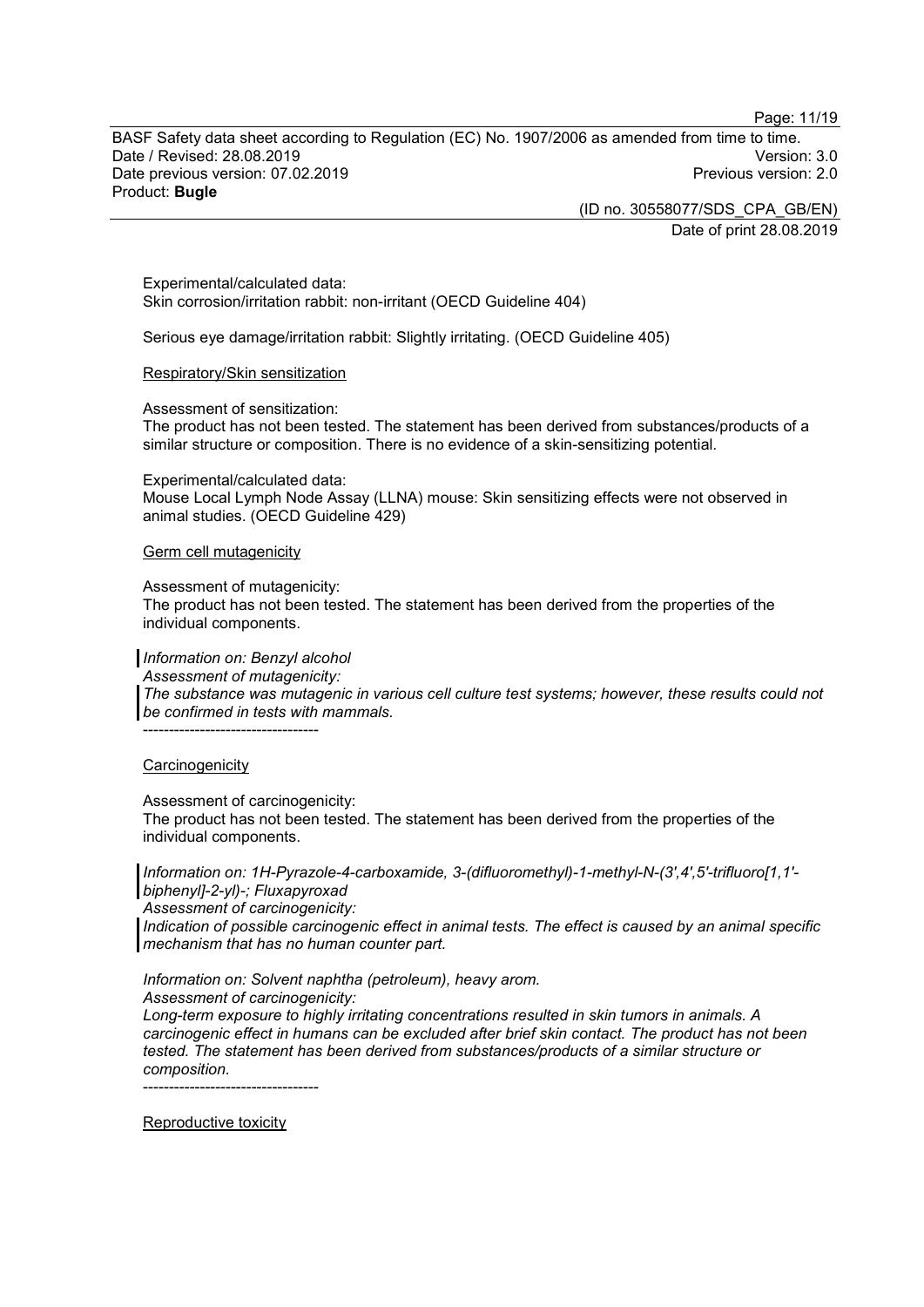Page: 12/19

BASF Safety data sheet according to Regulation (EC) No. 1907/2006 as amended from time to time. Date / Revised: 28.08.2019 Version: 3.0 Date previous version: 07.02.2019 Product: **Bugle**

> (ID no. 30558077/SDS\_CPA\_GB/EN) Date of print 28.08.2019

Assessment of reproduction toxicity:

The product has not been tested. The statement has been derived from the properties of the individual components.

*Information on: 1H-Pyrazole-4-carboxamide, 3-(difluoromethyl)-1-methyl-N-(3',4',5'-trifluoro[1,1' biphenyl]-2-yl)-; Fluxapyroxad Assessment of reproduction toxicity: The results of animal studies gave no indication of a fertility impairing effect.*

----------------------------------

#### Developmental toxicity

Assessment of teratogenicity:

The product has not been tested. The statement has been derived from the properties of the individual components. Animal studies gave no indication of a developmental toxic effect at doses that were not toxic to the parental animals.

Specific target organ toxicity (single exposure)

Assessment of STOT single:

Based on the available information there is no specific target organ toxicity to be expected after a single exposure.

Remarks: The product has not been tested. The statement has been derived from the properties of the individual components.

Repeated dose toxicity and Specific target organ toxicity (repeated exposure)

#### Assessment of repeated dose toxicity:

The product has not been tested. The statement has been derived from the properties of the individual components.

*Information on: 1H-Pyrazole-4-carboxamide, 3-(difluoromethyl)-1-methyl-N-(3',4',5'-trifluoro[1,1' biphenyl]-2-yl)-; Fluxapyroxad Assessment of repeated dose toxicity: Adaptive effects were observed after repeated exposure in animal studies.*

*Information on: Propanoic acid, 2-hydroxy-, 2-ethylhexyl ester, (2S)- Assessment of repeated dose toxicity: After repeated exposure the prominent effect is local irritation.*

*Information on: Dimethyl adipate*

*Assessment of repeated dose toxicity:*

*After repeated exposure the prominent effect is local irritation. The substance can cause changes in the following organs after repeated exposure to large quantities: olfactory epithelium* ----------------------------------

Aspiration hazard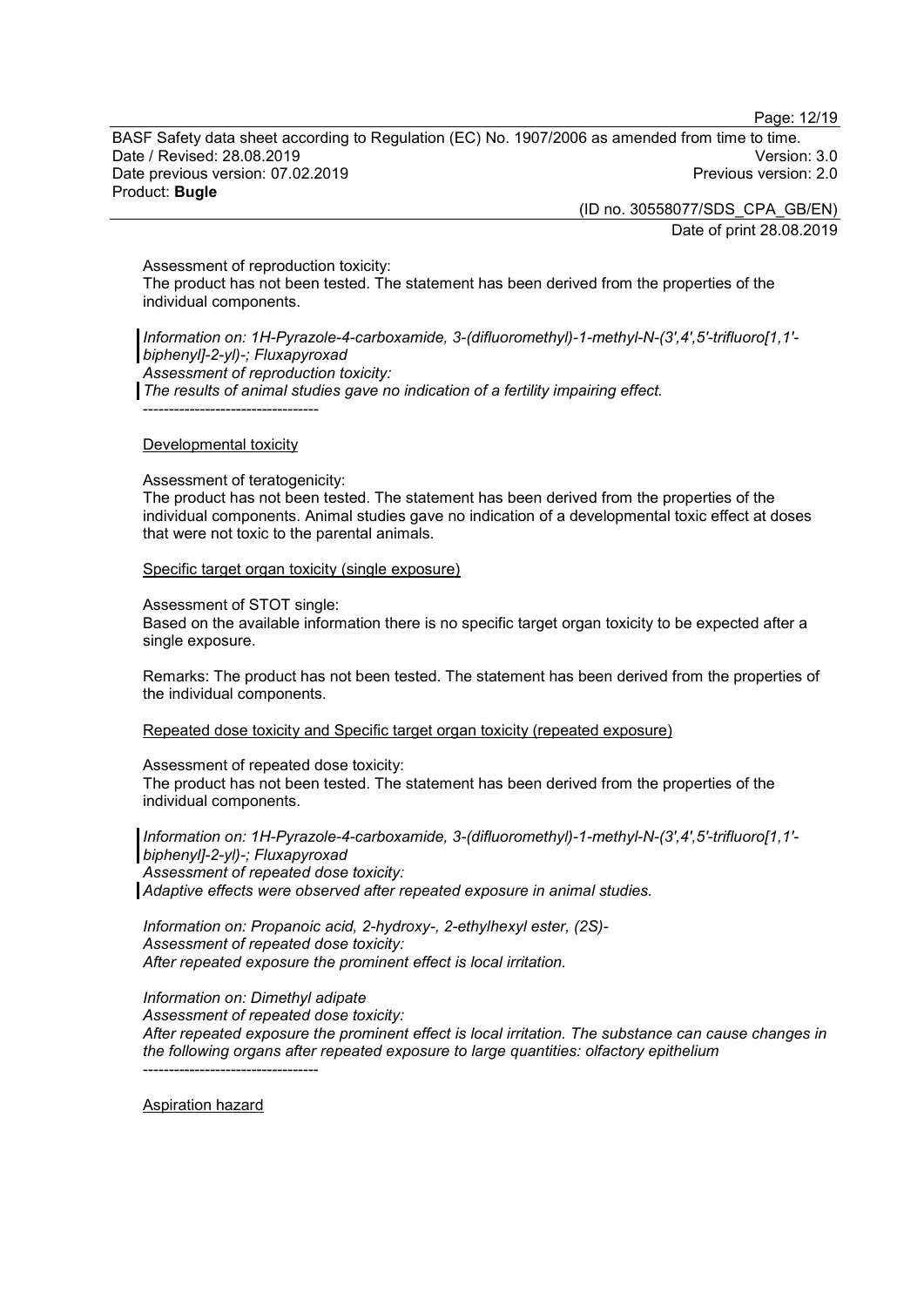Page: 13/19

BASF Safety data sheet according to Regulation (EC) No. 1907/2006 as amended from time to time. Date / Revised: 28.08.2019 Version: 3.0 Date previous version: 07.02.2019 Product: **Bugle**

> (ID no. 30558077/SDS\_CPA\_GB/EN) Date of print 28.08.2019

No aspiration hazard expected.

The product has not been tested. The statement has been derived from the properties of the individual components.

#### Other relevant toxicity information

Misuse can be harmful to health.

### **SECTION 12: Ecological Information**

### **12.1. Toxicity**

Assessment of aquatic toxicity: Toxic to aquatic life with long lasting effects. The product has not been tested. The statement has been derived from substances/products of a similar structure or composition.

Toxicity to fish: LC50 (96 h) 5.02 mg/l, Cyprinus carpio (OECD Guideline 203, static)

Aquatic invertebrates: EC50 (48 h) 19.8 mg/l, Daphnia magna (OECD Guideline 202, part 1, static)

Aquatic plants: EC50 (72 h) 42.4 mg/l (growth rate), Pseudokirchneriella subcapitata (OECD Guideline 201, static)

EC10 (72 h) 3.03 mg/l (growth rate), Pseudokirchneriella subcapitata (OECD Guideline 201, static)

*Information on: 1H-Pyrazole-4-carboxamide, 3-(difluoromethyl)-1-methyl-N-(3',4',5'-trifluoro[1,1' biphenyl]-2-yl)-; Fluxapyroxad Chronic toxicity to fish: No observed effect concentration (33 d) 0.0359 mg/l, Pimephales promelas (OECD Guideline 210, Flow through.)* ----------------------------------

*Information on: 1H-Pyrazole-4-carboxamide, 3-(difluoromethyl)-1-methyl-N-(3',4',5'-trifluoro[1,1' biphenyl]-2-yl)-; Fluxapyroxad*

*Chronic toxicity to aquatic invertebrates:*

----------------------------------

*No observed effect concentration (21 d) 0.5 mg/l, Daphnia magna (OECD Guideline 211, semistatic)*

#### **12.2. Persistence and degradability**

Assessment biodegradation and elimination (H2O): The product has not been tested. The statement has been derived from the properties of the individual components.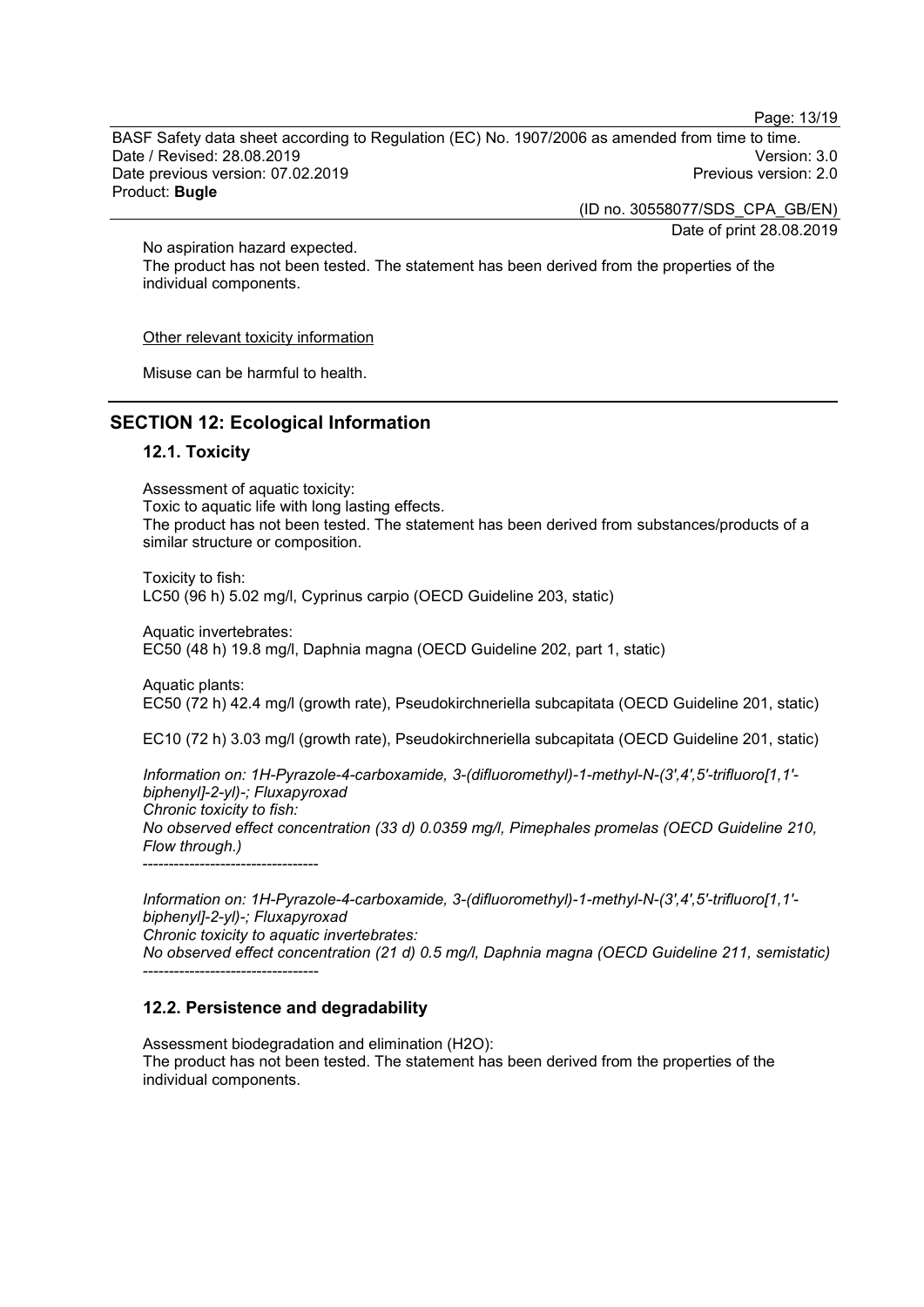Page: 14/19

BASF Safety data sheet according to Regulation (EC) No. 1907/2006 as amended from time to time. Date / Revised: 28.08.2019 Version: 3.0 Date previous version: 07.02.2019 Product: **Bugle**

(ID no. 30558077/SDS\_CPA\_GB/EN)

Date of print 28.08.2019

*Information on: 1H-Pyrazole-4-carboxamide, 3-(difluoromethyl)-1-methyl-N-(3',4',5'-trifluoro[1,1' biphenyl]-2-yl)-; Fluxapyroxad Assessment biodegradation and elimination (H2O): Not readily biodegradable (by OECD criteria).* ----------------------------------

### **12.3. Bioaccumulative potential**

Assessment bioaccumulation potential: The product has not been tested. The statement has been derived from the properties of the individual components.

*Information on: 1H-Pyrazole-4-carboxamide, 3-(difluoromethyl)-1-methyl-N-(3',4',5'-trifluoro[1,1' biphenyl]-2-yl)-; Fluxapyroxad Bioaccumulation potential: Bioconcentration factor: 36 - 37 (28 d), Lepomis macrochirus (OECD-Guideline 305) Does not accumulate in organisms.*

----------------------------------

### **12.4. Mobility in soil**

Assessment transport between environmental compartments: Adsorption in soil: The product has not been tested. The statement has been derived from the properties of the individual components.

*Information on: 1H-Pyrazole-4-carboxamide, 3-(difluoromethyl)-1-methyl-N-(3',4',5'-trifluoro[1,1' biphenyl]-2-yl)-; Fluxapyroxad Assessment transport between environmental compartments: Adsorption in soil: Following exposure to soil, adsorption to solid soil particles is probable, therefore contamination of groundwater is not expected.*

----------------------------------

### **12.5. Results of PBT and vPvB assessment**

The product does not contain a substance fulfilling the PBT (persistent/bioaccumulative/toxic) criteria or the vPvB (very persistent/very bioaccumulative) criteria.

### **12.6. Other adverse effects**

The product does not contain substances that are listed in Regulation (EC) 1005/2009 on substances that deplete the ozone layer.

### **12.7. Additional information**

Other ecotoxicological advice: Do not discharge product into the environment without control.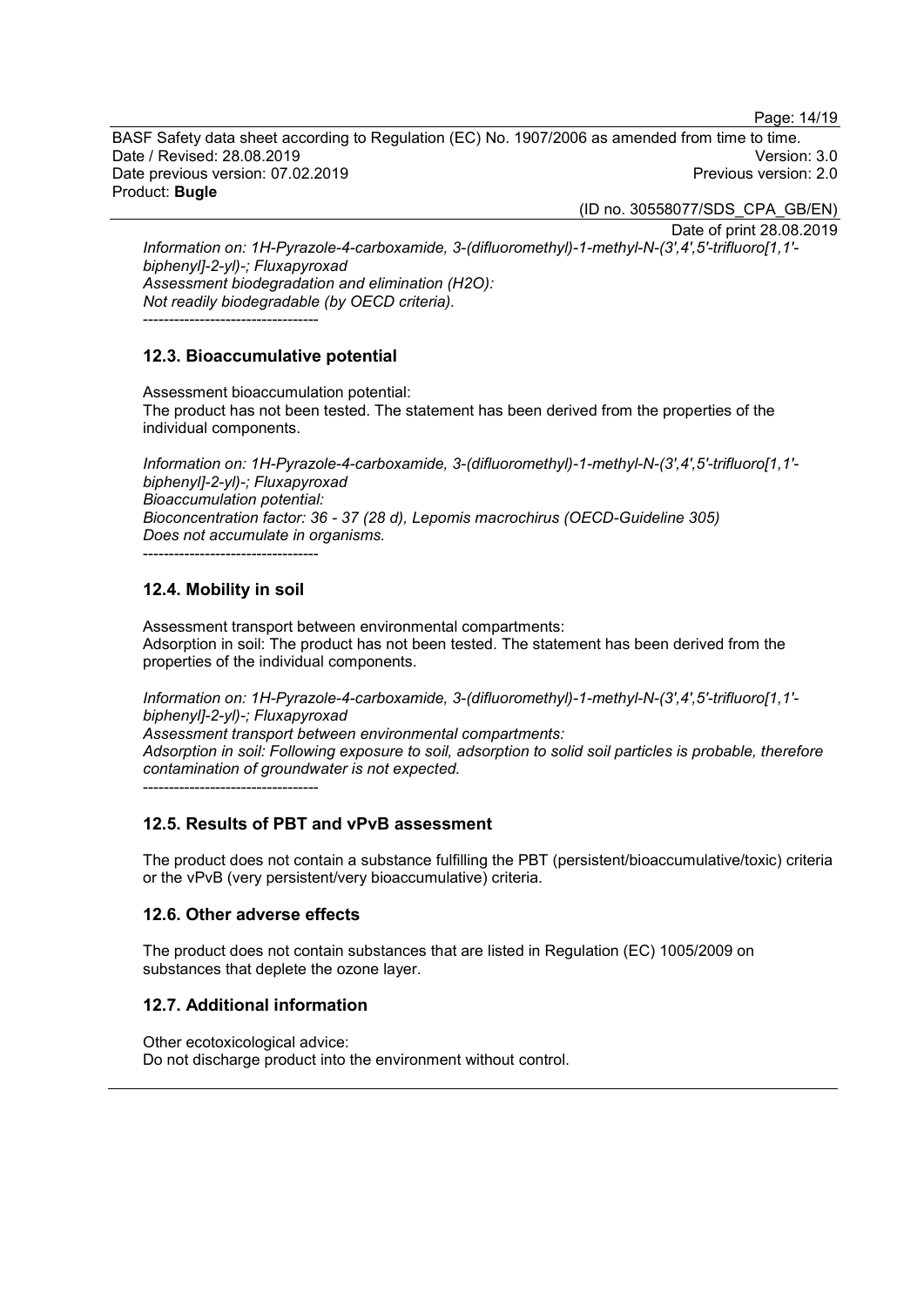Page: 15/19

BASF Safety data sheet according to Regulation (EC) No. 1907/2006 as amended from time to time. Date / Revised: 28.08.2019 Version: 3.0 Date previous version: 07.02.2019 Product: **Bugle**

> (ID no. 30558077/SDS\_CPA\_GB/EN) Date of print 28.08.2019

### **SECTION 13: Disposal Considerations**

### **13.1. Waste treatment methods**

Must be disposed of or incinerated in accordance with local regulations.

The UK Environmental Protection (Duty of Care) Regulations (EP) and amendments should be noted (United Kingdom).

This product and any uncleaned containers must be disposed of as hazardous waste in accordance with the 2005 Hazardous Waste Regulations and amendments (United Kingdom)

Contaminated packaging: Contaminated packaging should be emptied as far as possible and disposed of in the same manner as the substance/product.

### **SECTION 14: Transport Information**

### **Land transport**

#### ADR

| UN3082<br>ENVIRONMENTALLY HAZARDOUS SUBSTANCE, LIQUID,<br>N.O.S. (contains FLUXAPYROXAD,<br>ISOTRIDECANOLETHOXYLATE, SOLVENT NAPHTHA) |
|---------------------------------------------------------------------------------------------------------------------------------------|
| 9, EHSM<br>Ш<br>ves                                                                                                                   |
| None known                                                                                                                            |
|                                                                                                                                       |
| UN3082<br>ENVIRONMENTALLY HAZARDOUS SUBSTANCE, LIQUID,<br>N.O.S. (contains FLUXAPYROXAD,<br>ISOTRIDECANOLETHOXYLATE, SOLVENT NAPHTHA) |
| 9, EHSM<br>Ш<br>yes<br>None known                                                                                                     |
|                                                                                                                                       |

#### **Inland waterway transport**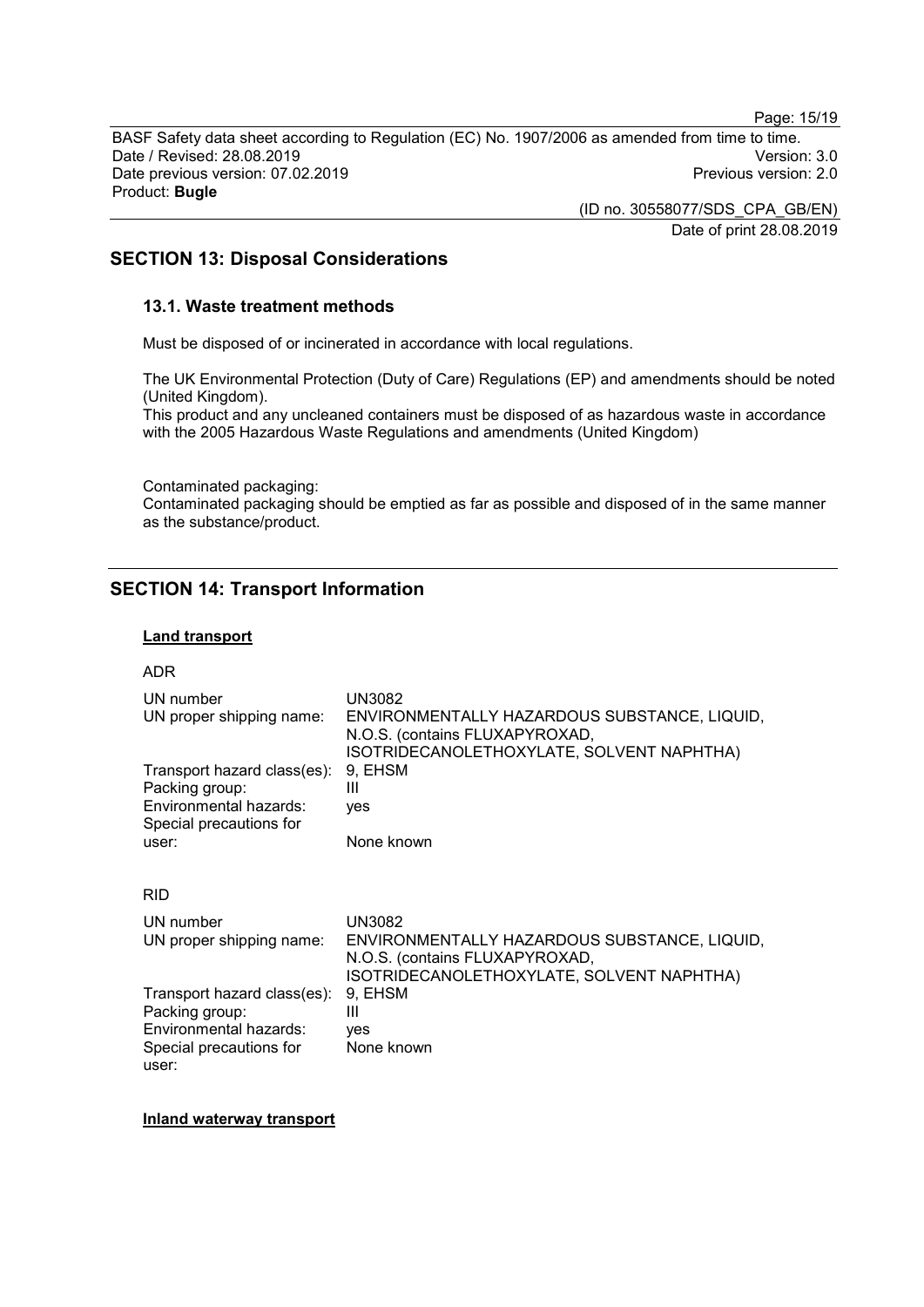Page: 16/19

BASF Safety data sheet according to Regulation (EC) No. 1907/2006 as amended from time to time. Date / Revised: 28.08.2019<br>
Date previous version: 07.02.2019<br>
Previous version: 2.0 Date previous version: 07.02.2019 Product: **Bugle**

> (ID no. 30558077/SDS\_CPA\_GB/EN) Date of print 28.08.2019

#### ADN

| UN number                           | UN3082                                       |
|-------------------------------------|----------------------------------------------|
| UN proper shipping name:            | ENVIRONMENTALLY HAZARDOUS SUBSTANCE, LIQUID, |
|                                     | N.O.S. (contains FLUXAPYROXAD,               |
|                                     | ISOTRIDECANOLETHOXYLATE, SOLVENT NAPHTHA)    |
| Transport hazard class(es): 9, EHSM |                                              |
| Packing group:                      | Ш                                            |
| Environmental hazards:              | ves                                          |
| Special precautions for             | None known                                   |
| user:                               |                                              |

Transport in inland waterway vessel Not evaluated

### **Sea transport**

#### IMDG

| UN number:<br>UN proper shipping name: | UN 3082<br>ENVIRONMENTALLY HAZARDOUS SUBSTANCE, LIQUID,<br>N.O.S. (contains FLUXAPYROXAD,<br>ISOTRIDECANOLETHOXYLATE, SOLVENT NAPHTHA) |
|----------------------------------------|----------------------------------------------------------------------------------------------------------------------------------------|
| Transport hazard class(es):            | 9, EHSM                                                                                                                                |
| Packing group:                         | Ш                                                                                                                                      |
| Environmental hazards:                 | ves                                                                                                                                    |
|                                        | Marine pollutant: YES                                                                                                                  |
| Special precautions for<br>user:       | None known                                                                                                                             |

### **Air transport**

### IATA/ICAO

| UN number:                  | UN 3082                                      |
|-----------------------------|----------------------------------------------|
| UN proper shipping name:    | ENVIRONMENTALLY HAZARDOUS SUBSTANCE, LIQUID, |
|                             | N.O.S. (contains FLUXAPYROXAD,               |
|                             | ISOTRIDECANOLETHOXYLATE, SOLVENT NAPHTHA)    |
| Transport hazard class(es): | 9. EHSM                                      |
| Packing group:              | Ш                                            |
| Environmental hazards:      | ves                                          |
| Special precautions for     | None known                                   |
| user:                       |                                              |

### **14.1. UN number**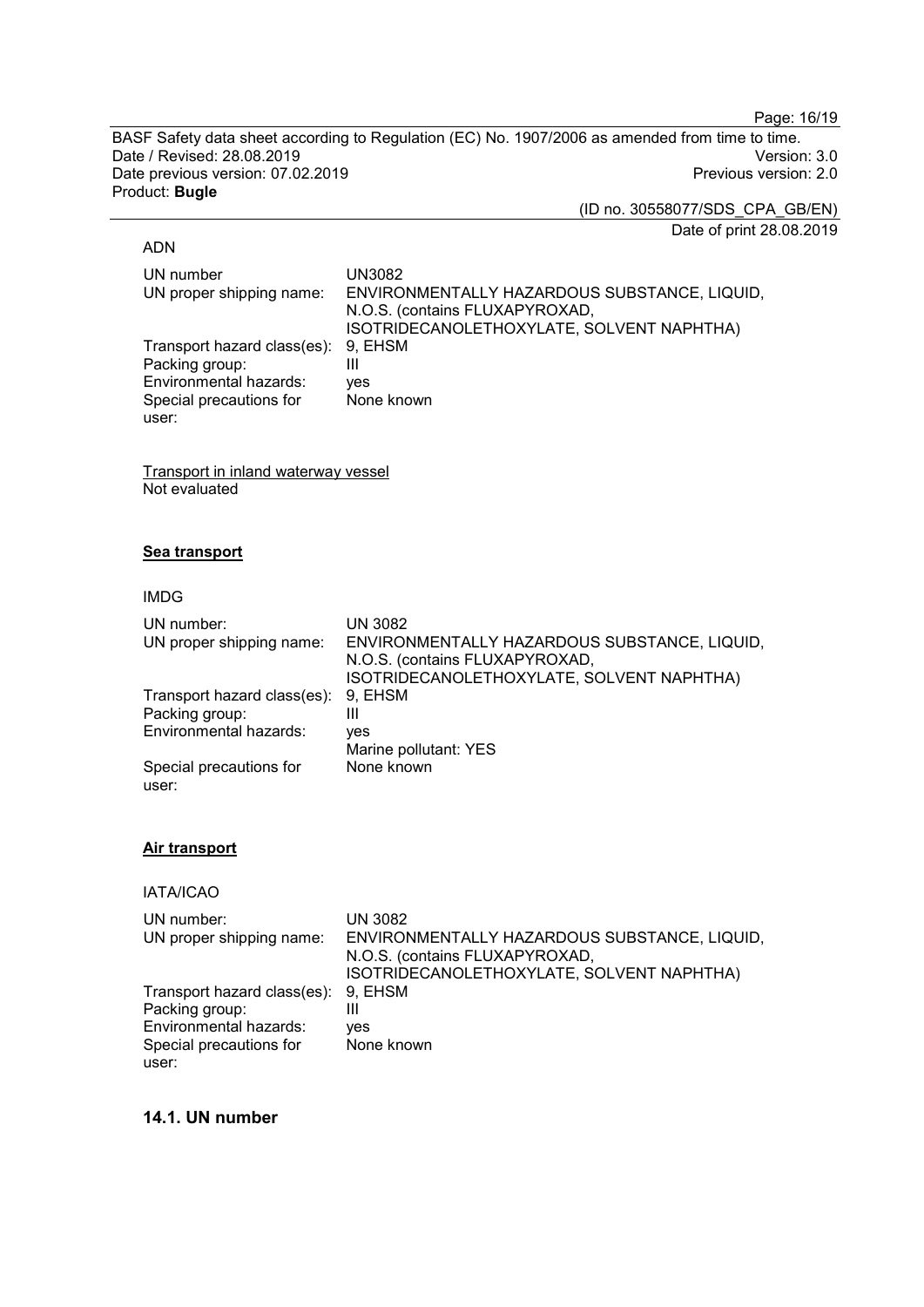Page: 17/19

BASF Safety data sheet according to Regulation (EC) No. 1907/2006 as amended from time to time. Date / Revised: 28.08.2019 Version: 3.0 Date previous version: 07.02.2019 Product: **Bugle**

(ID no. 30558077/SDS\_CPA\_GB/EN)

Date of print 28.08.2019

See corresponding entries for "UN number" for the respective regulations in the tables above.

#### **14.2. UN proper shipping name**

See corresponding entries for "UN proper shipping name" for the respective regulations in the tables above.

### **14.3. Transport hazard class(es)**

See corresponding entries for "Transport hazard class(es)" for the respective regulations in the tables above.

### **14.4. Packing group**

See corresponding entries for "Packing group" for the respective regulations in the tables above.

#### **14.5. Environmental hazards**

See corresponding entries for "Environmental hazards" for the respective regulations in the tables above.

#### **14.6. Special precautions for user**

See corresponding entries for "Special precautions for user" for the respective regulations in the tables above.

### **14.7. Transport in bulk according to Annex II of MARPOL and the IBC Code**

| Not evaluated |
|---------------|
| Not evaluated |
| Not evaluated |
| Not evaluated |
| Not evaluated |
|               |

#### **Further information**

This product is subject to the most recent edition of "The Carriage of Dangerous Goods and Use of Transportable Pressure Equipment Regulations" and their amendments (United Kingdom).

### **SECTION 15: Regulatory Information**

### **15.1. Safety, health and environmental regulations/legislation specific for the substance or mixture**

#### Prohibitions, Restrictions and Authorizations

Annex XVII of Regulation (EC) No 1907/2006: Number on List: 28, 29, 3 Restrictions of Regulation (EC) No 1907/2006, Annex XVII, do not apply for the intended use(s) of the product given in this MSDS.

This product is classified under the European CLP Regulation. (United Kingdom) The data should be considered when making any assessment under the Control of Substances Hazardous to Health Regulations (COSHH), and related guidance, for example, 'COSHH Essentials' (United Kingdom).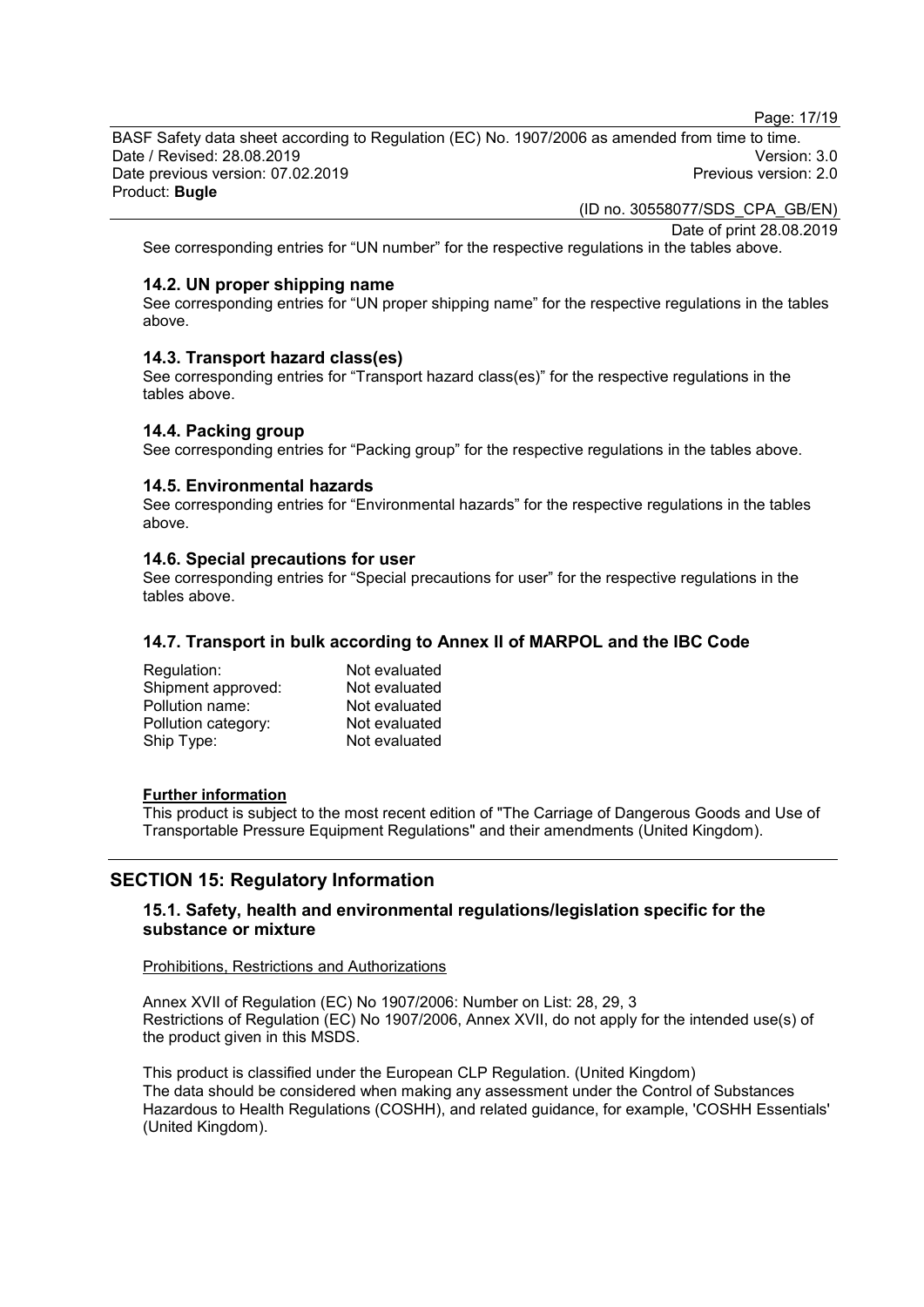Page: 18/19

BASF Safety data sheet according to Regulation (EC) No. 1907/2006 as amended from time to time. Date / Revised: 28.08.2019 Version: 3.0 Date previous version: 07.02.2019 Product: **Bugle**

(ID no. 30558077/SDS\_CPA\_GB/EN)

Date of print 28.08.2019

This product may be subject to the Control of Major Accident Hazards Regulations (COMAH), and amendments if specific threshold tonnages are exceeded (United Kingdom).

### **15.2. Chemical Safety Assessment**

Advice on product handling can be found in sections 7 and 8 of this safety data sheet.

### **SECTION 16: Other Information**

For proper and safe use of this product, please refer to the approval conditions laid down on the product label.

Full text of the classifications, including the hazard classes and the hazard statements, if mentioned in section 2 or 3:

| $11000000111 - 0100001$ |                                                                     |
|-------------------------|---------------------------------------------------------------------|
| Eye Dam./Irrit.         | Serious eye damage/eye irritation                                   |
| Acute Tox.              | Acute toxicity                                                      |
| Carc.                   | Carcinogenicity                                                     |
| Aquatic Chronic         | Hazardous to the aquatic environment - chronic                      |
| <b>Aquatic Acute</b>    | Hazardous to the aquatic environment - acute                        |
| Skin Corr./Irrit.       | Skin corrosion/irritation                                           |
| Skin Sens.              | Skin sensitization                                                  |
| Asp. Tox.               | Aspiration hazard                                                   |
| STOT SE                 | Specific target organ toxicity - single exposure                    |
| Flam. Liq.              | Flammable liquids                                                   |
| H319                    | Causes serious eye irritation.                                      |
| H332                    | Harmful if inhaled.                                                 |
| H <sub>351</sub>        | Suspected of causing cancer.                                        |
| H411                    | Toxic to aquatic life with long lasting effects.                    |
| <b>EUH401</b>           | To avoid risks to human health and the environment, comply with the |
|                         | instructions for use.                                               |
| H400                    | Very toxic to aquatic life.                                         |
| <b>H410</b>             | Very toxic to aquatic life with long lasting effects.               |
| H315                    | Causes skin irritation.                                             |
| H317                    | May cause an allergic skin reaction.                                |
| H302 + H332             | Harmful if swallowed or if inhaled                                  |
| H412                    | Harmful to aquatic life with long lasting effects.                  |
| H304                    | May be fatal if swallowed and enters airways.                       |
| H336                    | May cause drowsiness or dizziness.                                  |
| H <sub>226</sub>        | Flammable liquid and vapour.                                        |
| H312                    | Harmful in contact with skin.                                       |
| H314                    | Causes severe skin burns and eye damage.                            |
| H318                    | Causes serious eye damage.                                          |
| H302                    | Harmful if swallowed.                                               |

Abbreviations

**ADR** = The Regulation concerning the International Carriage of Dangerous Goods by Road. **ADN** = The Regulation concerning the International Carriage of Dangerous Goods by inland waterways. **ATE** = Acute Toxicity Estimates. **CAO** = Cargo Aircraft Only. **CAS** = Chemical Abstract Service. **CLP** = Label